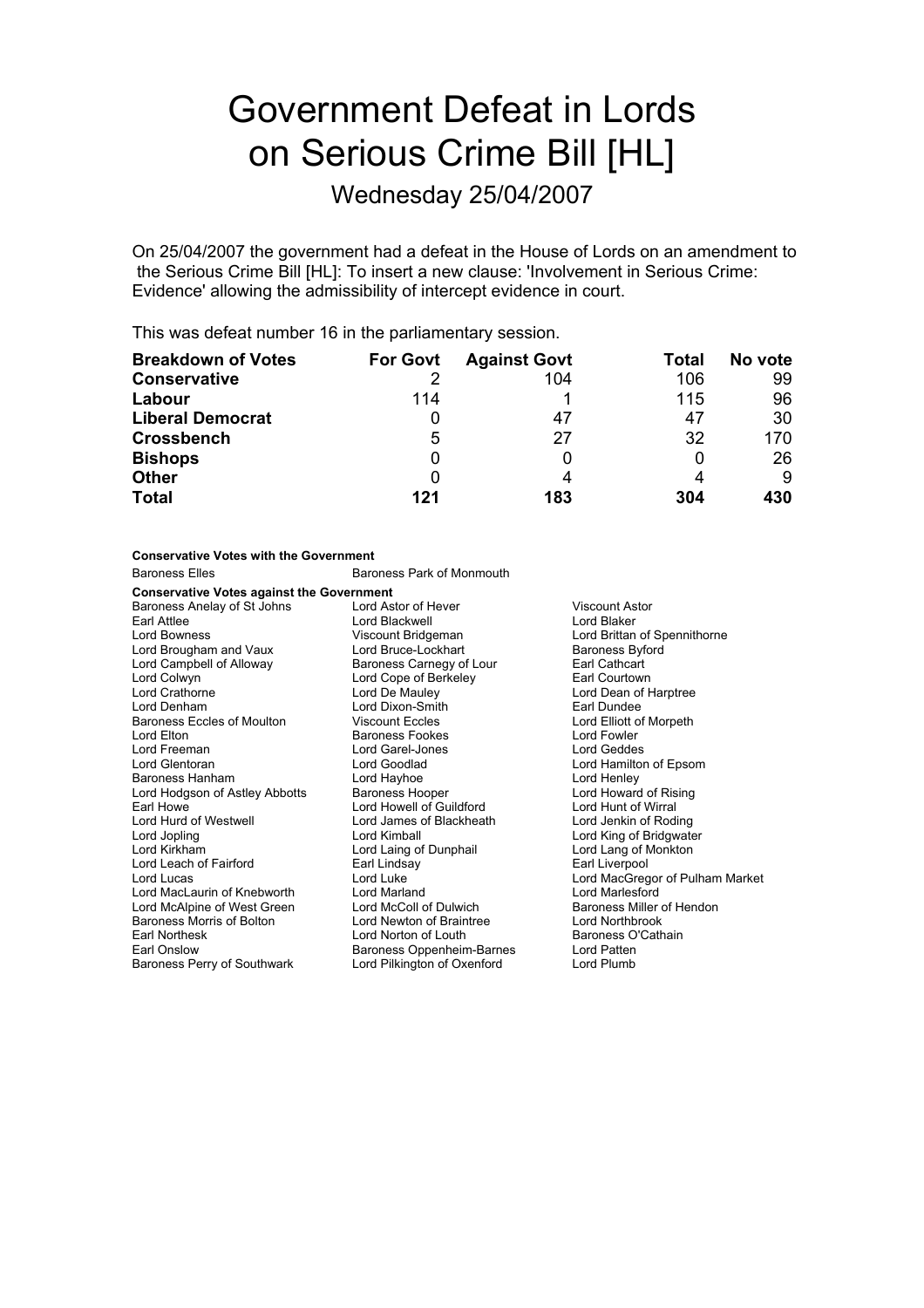Lord Quinton **Carolic Baroness Rawlings** Lord Reaven Cord Reay<br>
Lord Renton of Mount Harry **Lord Roberts of Conwy** Lord Sains Lord Shaw of Northstead Lord Sheikh Lord Skelmersdale Lord Skelmersdale Lord Stewarthy Lord Strathclyde Lord Soulsby of Swaffham Prior Lord Stewartby **Lord Strathclyde**<br>
Lord Taylor of Holbeach **Baroness Thatcher** Corporation Child Child Child Child Child Child Child Child Child Ch Lord Taylor of Holbeach **Franchard Baroness Thatcher Franchard Corporat Trenchard Corporation**<br>
Lord Trimble **Franchard Corporat Corporat Trenchard Corporation**<br>
Viscount Ullswater Franchard Baroness Verma Lord Trimble Contract Contract Contract Contract Contract Contract Contract Contract Contract Contract Contract Contract Contract Contract Contract Contract Contract Contract Contract Contract Contract Contract Contract Co Lord Windlesham

**Labour Votes with the Government**<br>**Lord Acton** Lord Acton **Communist Communist Baroness Adams of Craigielea** Lord Alli<br>Baroness Amos **Communist Communist Communist Communist Communist Communist Communist Communist Communist Communist** Baroness Amos **Communist Communist Communist Communist Communist Communist Communist Communist Communist Communist Communist Communist Communist Communist Communist Communist Communist Communist Communist Communist Communi** Lord Bassam of Brighton **Lord Berkeley** Lord Box Lord Bilston<br>
Lord Box Lord Boyd of Duncansby Lord Bragg Lord Brooke of Alverthorpe **Lord Brookman** Lord Brooks of Tremorfa<br>
Lord Carter of Coles **Lord Clark of Windermere** Lord Clarke of Hampstead Lord Carter of Coles<br>
Lord Clark of Windermere Lord Clarke of Hampstead<br>
Lord Clinton-Davis **Carter Carter Carter Carter Carter Carter Carter Carter Carter Carter Carter Carter Carter** Lord Clinton-Davis **Baroness Cohen of Pimlico**<br>Baroness Crawlev **Baroness Contains Container Contains Container** Lord Davies of Oldham Lord Desai Lord Desai Lord Drayson<br>
Lord Dubs Lord Evans of Temple Guiting Lord Evans of Parkside Lord Dubs<br>
Lord Ealconer of Thoroton<br>
Baroness Falkender Lord Faulkner of Worcester Ford Baroness Ford Baroness Ford Baroness Cale Baroness Gould of Potternewton Lord Graham of Edmonton Lord Grocott<br>
Lord Harris of Haringey Lord Harrison Lord Harrison Lord Harrison Lord Harris of Haringey Lord Harrison<br>
Lord Haskel Cord Haworth Lord Haskel Corresponding Lord Haworth Baroness Hilton of Eggardon<br>
Lord Howarth of Newport Baroness Howells of St Davids Lord Howie of Troon Lord Hoyle Lord Hughes of Woodside Lord Hunt of Kings Heath Baroness Jones of Whitchurch Lord Jones Lord King of West Bromwich Lord Lea of Crondall Lord Lord Lipsey Lord Lofthouse of Pontefract<br>Lord Macaulay of Bragar Lord Macdonald of Tradeston Lord MacKenzie of Culkein Baroness Massey of Darwen Lord Maxton Lord Maxton Baroness McDonagh<br>Baroness McIntosh of Hudnall Lord McKenzie of Luton Lord Mitchell Baroness McIntosh of Hudnall Lord McKenzie of Luton Lord Mitchell<br>Baroness Morgan of Drefelin Lord Morris of Handsworth Lord Morris of Manchester Baroness Morgan of Drefelin Lord Morris of Handsworth Lord Morris of Yardley Baroness Pitkeathley **Baroness Prosser** Exercise Condess Prosser Exercise Services Ramsar<br>Baroness Quin **Baroness Prosser Condess Article** Baroness Ramsar Baroness Quin and Correct Lord Radice and Baroness Ramsay of Cartvale Correct Lord Radice Correct Baroness Rendell of Babergh Lord Rooker **Lord Rooker** Lord Rosser **Lord Rooker** Lord Rowlands<br>
Baroness Royall of Blaisdon **Lord Sawyer Lord Rosser Constructs** Baroness Scotland of Asthal Baroness Royall of Blaisdon **Caroness Royall of Asthal** Lord Sawyer<br>
Lord Sewel **Asthala** Baroness Smith of Gilmorehill Lord Snape<br>Baroness Taylor of Bolton Lord Temple-Morris Baroness Taylor of Bolton **Lord Temple-Morris** Baroness Thornton Lord Temple-Morris **Baroness Thornton**<br>
Lord Tomlinson **Lord Tuscott** Lord Tuscott Lord Tunnicliffe Lord Tomlinson Lord Truscott<br>
Lord Turnberg<br>
Lord Turnberg Lord Truscott Baroness Wall of New Barnet Lord Turnberg **Baroness Wall of New Barnet** Baroness Warwick of Undercliffe<br>Baroness Whitaker **Baroness Warwick of Undercliffe**<br>Baroness Whitaker **Baroness Whitaker** Lord Williams of Elvel Lord Woolmer of Leeds

Lord Selsdon **Baroness Sharples**<br>
Lord Sheikh Baroness Sharples<br>
Lord Skelmersdale Lord Waldegrave of North Hill<br>Lord Wolfson

Baroness Ashton of Upholland Lord Bach<br>
Lord Berkeley Cord Bilston Lord Boyd of Duncansby **1988**<br>Lord Brookman **Lord Brooks** of Tremorfa Lord Cunningham of Felling Baroness David Lord Gordon of Strathblane Baroness Goudien<br>
Baroness Goudien<br>
Lord Grocott Baroness Howells of St Davids<br>Lord Hughes of Woodside Lord Macdonald of Tradeston Lord Williams of Elvel

Lord Renton of Mount Harry Lord Roberts of Conwy Lord Sainsbury of Preston Candover

Externess Falkender **Communist Communist Communist Communist Communist Communist Communist Communist Communist Communist Communist Communist Communist Communist Communist Communist Communist Communist Communist Communist C** Baroness Gale **Communist Constructs Constructs Constructs** Baroness Gibson of Market Rasen<br>Lord Giddens **Communist Constructs Constructs** Baroness Goudie Lord O'Neill of Clackmannan Baroness Rendell of Babergh Viscount Simon<br>Lord Stone of Blackheath

**Labour Votes against the Government**

Lord Judd

**Liberal Democrat Votes with the Government**